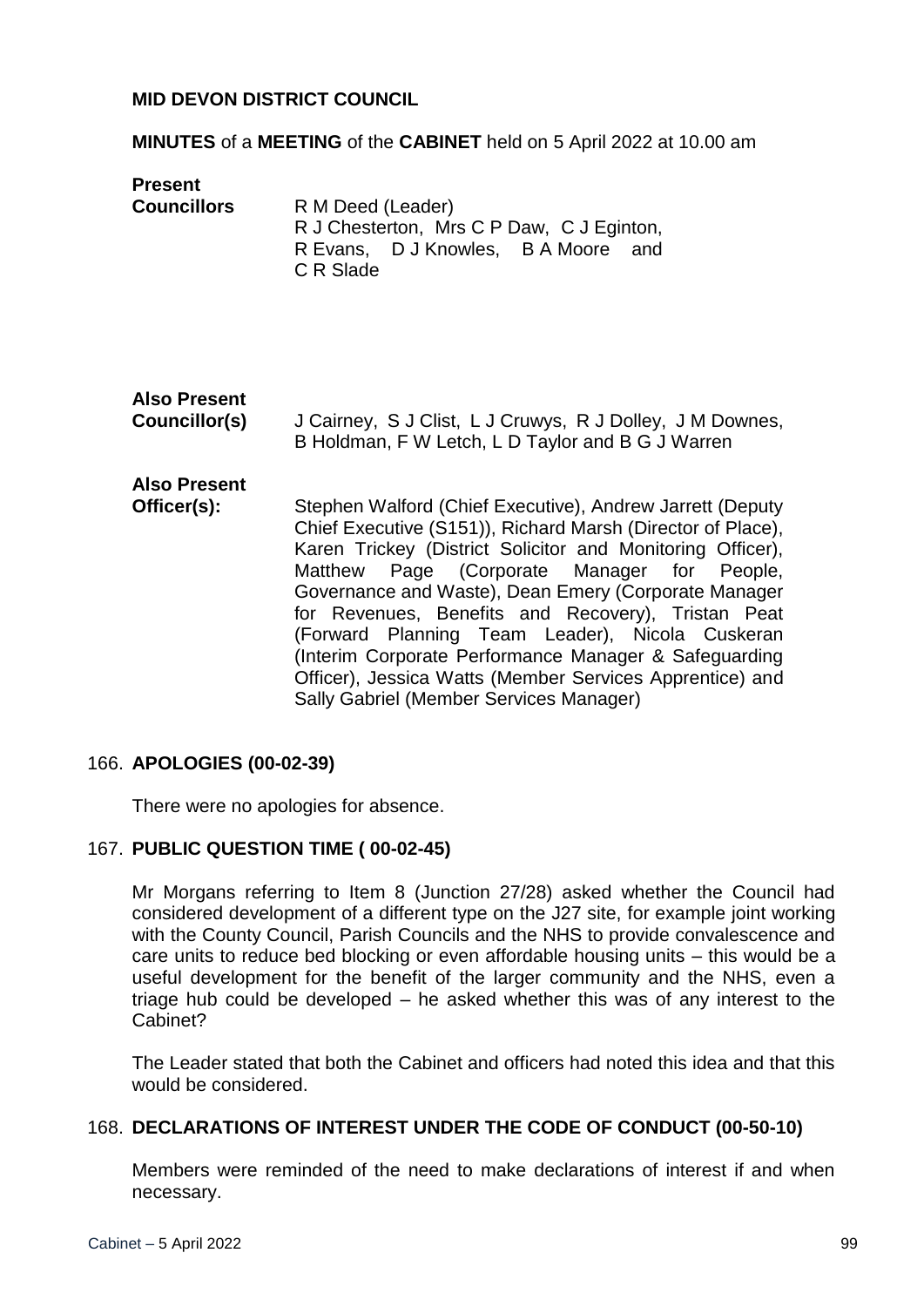### 169. **MINUTES OF THE PREVIOUS MEETING (00-0516)**

The minutes of the previous meeting were approved as a correct record and signed by the Chairman.

### 170. **SINGLE EQUALITIES POLICY AND EQUALITY OBJECTIVES (00-05-52)**

Following a report of the Director of Business Improvement and Operations the Community Policy Development Group had made the following recommendation: that the Single Equality Scheme and the Equality Objectives for 2022-2023 be adopted.

The Cabinet Member for the Working Environment and Support Services outlined the contents of the report highlighting the work that had been completed in the last year.

Consideration was given to the number of officers trained in mental health first aid, the accessibility of Phoenix House and whether Members should be trained in first aid

**RESOLVED** that the Single Equality Scheme and the Equality Objectives for 2022- 2023 be adopted.

(Proposed by Cllr C J Eginton and seconded by Cllr C R Slade)

**Reason for the decision** - To ensure that the Council was in compliance with the Equality Act 2010

Note: \*Report previously circulated and attached to the minutes

### 171. **SAFEGUARDING CHILDRENS AND ADULTS AT RISK POLICY AND PROCEDURES (00-13-13)**

Following a report of the Director of Business Improvement and Operations, the Community Policy Development Group had made the following recommendation: that the Safeguarding Children's and Adults at Risk Policy and Procedures be adopted.

The Cabinet Member for the Working Environment and Support Services outlined the contents of the report stating that over the last year the number of referrals and allegations made by officers totalled 41 incidents, 33 of the referrals had been made by the Housing Service.

Consideration was given to the work of the Housing Officers, their daily dealings with the public and how proactive they had been in recognising issues.

**RESOLVED** that the Safeguarding Children's and Adults at Risk Policy and Procedures be adopted.

(Proposed by Cllr C J Eginton and seconded by Cllr Mrs C P Daw)

**Reason for the decision:** To ensure that the Council met its legal obligations in respect to safeguarding and child protection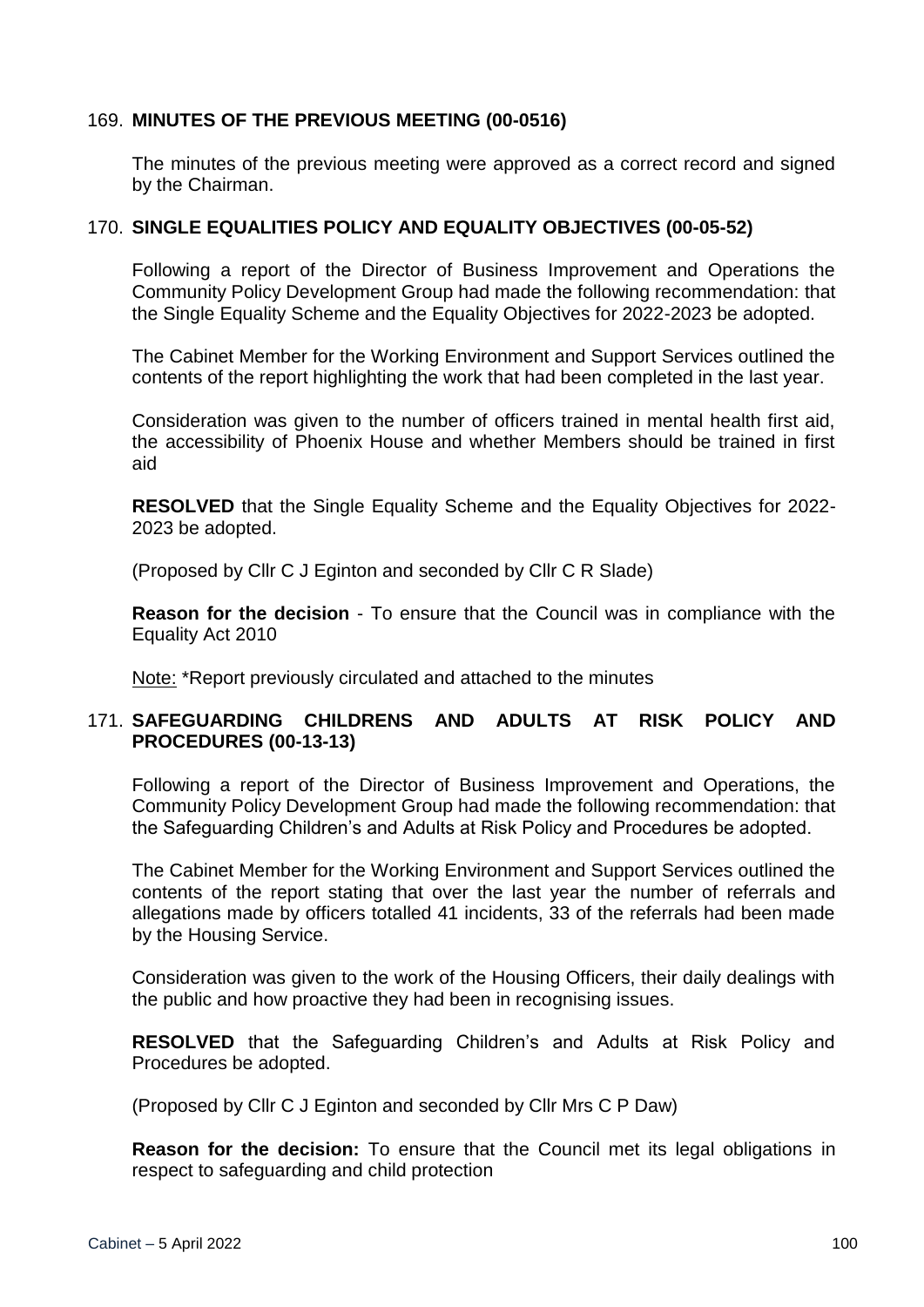Note: \*Report previously circulated and attached to the minutes

### 172. **CORPORATE PLAN 2020-24 - MID POINT REVIEW (00-16-40)**

The Cabinet had before it and noted a \*report of the Chief Executive considering the progress against delivery for the Corporate Plan 2020-2024 at its midway point.

The Leader outlined the contents of the report stating that it had been two year's since the Council adopted its second Corporate Plan and that now was the time to reflect on the progress of delivery and refresh the plan as necessary. The plan had been adopted just weeks prior to the start of the pandemic which had impacted on some of the delivery strands.

Consideration was given to:

- The designation of the Exe Valley AONB and whether any progress had been made on the proposal, the process for designating an area of outstanding natural beauty and whether the idea should be put on hold until the Government changed its processes
- The Mid Point Review would be considered by the Policy Development Groups and return to Cabinet for further consideration with a view to updating the Corporate Plan with refreshed delivery priorities

Note: \*Report previously circulated copy attached to minutes.

### 173. **JUNCTION 27 AND 28 REPORT (00-26-54)**

The Cabinet had before it and noted a \* report from the Director of Place providing an update on work being undertaken to progress opportunities for business growth by development at the motorway junctions in Mid Devon.

The Cabinet Member for Planning and Economic Regeneration outlined the contents of the report welcoming the proactive approach of the Economy Policy Development Group to ensure a sustained focus on the promotion of sustainable economic development within the district.

Focussing on Junction 27, he informed the meeting that no plans for the site had been progressed, the Eden Project had secured funding to further refine and develop their proposals, there was a need to revisit some of the original assumptions owing to the passage of time since the original scheme was proposed and that officers were proactively working to engage landowners in a discussion about the future development of the allocated land.

With regard to Junction 28, he advised that an employment and skills study was currently underway which would consider opportunities for further economic growth and development in the area, specifically aligned to the new Garden community. He added that the Plan Mid Devon would be looking at both junctions and that any changes to planning policy would need to be driven through the Local Plan policy route.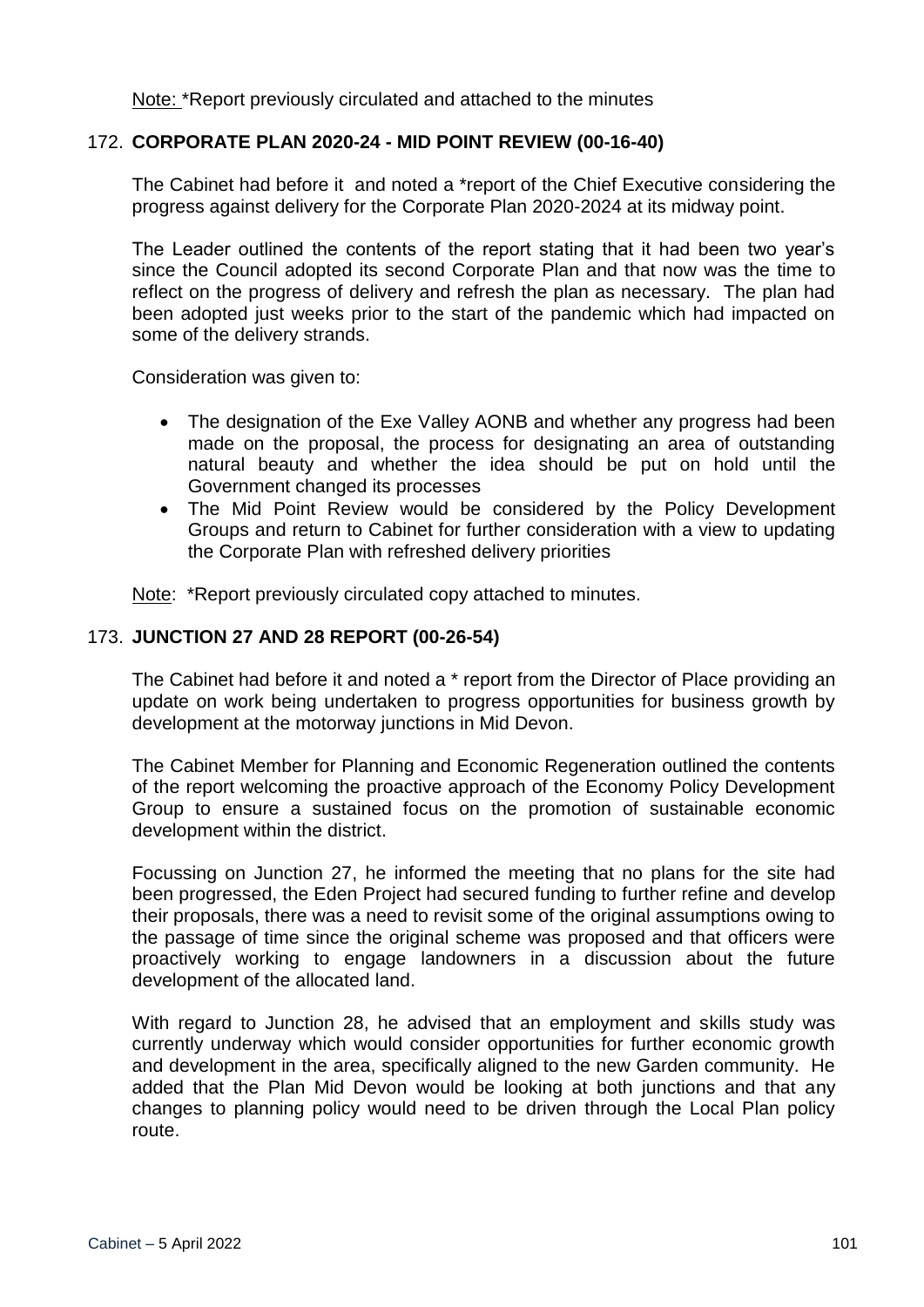Addressing the issues raised in Public Question Time any changes in policy would need to go through the Local Plan process or the landowners could choose to put in an exception to the policy.

Consideration was given to:

- The need to engage with residents and local people
- The involvement of the Economy Policy Development Group, the proximity of the two junctions and that they should be viewed as a whole considering prospects for both junctions together
- The need to consider the economic development of the whole of the district
- How the Policy Development Group could be involved in the Local Plan process considering background documents and evidence as it was made available
- Economic growth at Junctions 25 and 26

Note \*Report previously circulated, copy attached to minutes.

### 174. **DEVOLUTION AND THE 'COUNTY DEAL' (00-48-52)**

The Cabinet had before it and noted a \*report of the Chief Executive updating the Cabinet on the status and progress of the county deal discussions for Devon.

The Leader outlined the contents of the report stating that through the publication of the Levelling Up White Paper, local authority partners within Devon, Plymouth and Torbay had been offered an opportunity to negotiate a new style of devolution deal for the area. To facilitate discussions, local authority partners had identified a number of initial thematic areas on which they wished to focus; this was an opportunity to shape decision making locally without an Elected Mayor

Consideration was given to:

- The need for regular updates when information was available
- Governance arrangements

Note \*Report previously circulated, copy attached to minutes.

### 175. **PLAYING PITCH STRATEGY - POST CONSULTATION (1-05-07)**

The Cabinet had before it a \*report of the Director of Place recommending the approval of the Mid Devon Playing Pitch Strategy.

The Cabinet Member for Planning and Economic Regeneration outlined the contents of the report stating that the public consultation process had taken place and that 32 responses had been received which had been considered by officers and the consultant. The Playing Pitch Strategy had been updated through three amendments to the site actions plans and comments had been received in relation to the population forecasts which had been considered. The strategy included a vision and 6 key objectives for sports pitch provision in the district and recommended the provision of a full size 3G football turf pitch in each of the three main towns.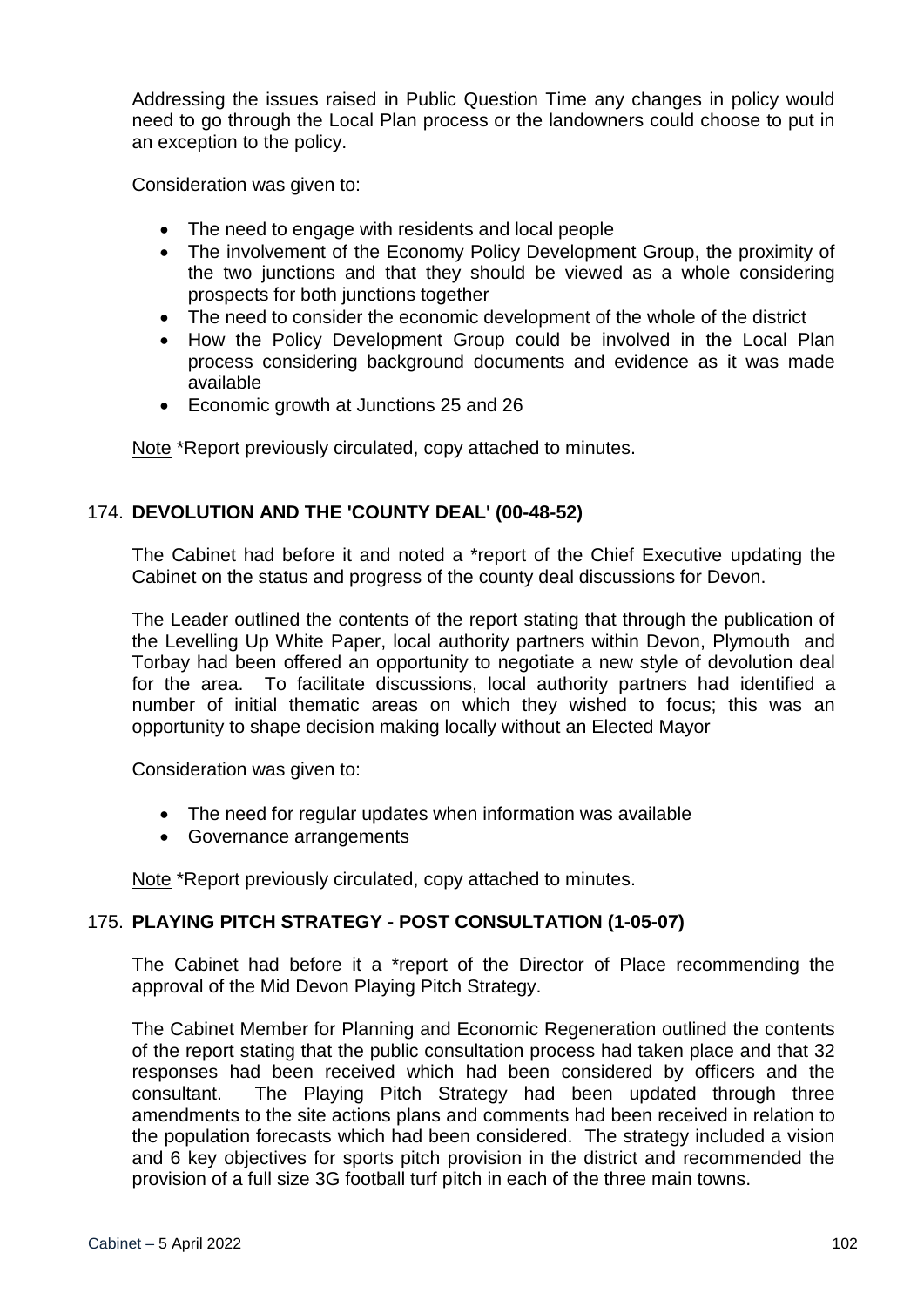### **RESOLVED** that:

- a) The Mid Devon Playing Pitch Strategy be approved.
- b) The status of the Strategy as a technical document and the recommendations therein (including the setting up of a Strategy Delivery Group) be noted.

(Proposed by Cllr R J Chesterton and seconded by Cllr C R Slade)

Reason for the decision – the Playing Pitch Strategy will support the development of sports facilities across the district and be a technical document to aid planning permissions and local planning policy.

Note \*Report previously circulated, copy attached to minutes.

### 176. **FINANCIAL MONITORING (1-10-58)**

The Deputy Chief Executive provided a verbal update in respect of the income and expenditure so far in the year. He informed the meeting that the HRA and the General Fund were trending close to budget; the outturn would be reported to the Policy Development Groups and the Cabinet; the collection rates for Council Tax, Business Rates and Sundry Debtors had all performed well. He paid tribute to the work of the Council Tax Team who had delivered all of the grant schemes throughout the pandemic and were now working on the Energy Rebate Scheme. He reported that the pay award had been settled and that agency spend had increased due to Covid levels amongst frontline staff.

### 177. **PERFORMANCE AND RISK (1-16-30)**

The Cabinet had before it and noted a \*report of the Corporate Manager for People, Performance and Waste providing Members with an update on the performance against the Corporate Plan and local service targets.

The following items were raised:

- Car charging usage was well above the target
- The corporate tree planting scheme
- The carbon zero proposals for the Post Hill development
- Whether the risks associated with reduced funding and 3 Rivers Development Limited could be reworded

Note: \*Report previously circulated, copy attached to minutes.

### 178. **CONTINUOUS IMPROVEMENT (1-20-51)**

The Cabinet had before it and noted a \*report of the Deputy Chief Executive (S151) providing the Cabinet with an update on how the Continuous Improvement process was working after its implementation in March 2021.

The officer outlined the contents of the report highlighting the table within the report which identified the issues raised with the three directors and the specific service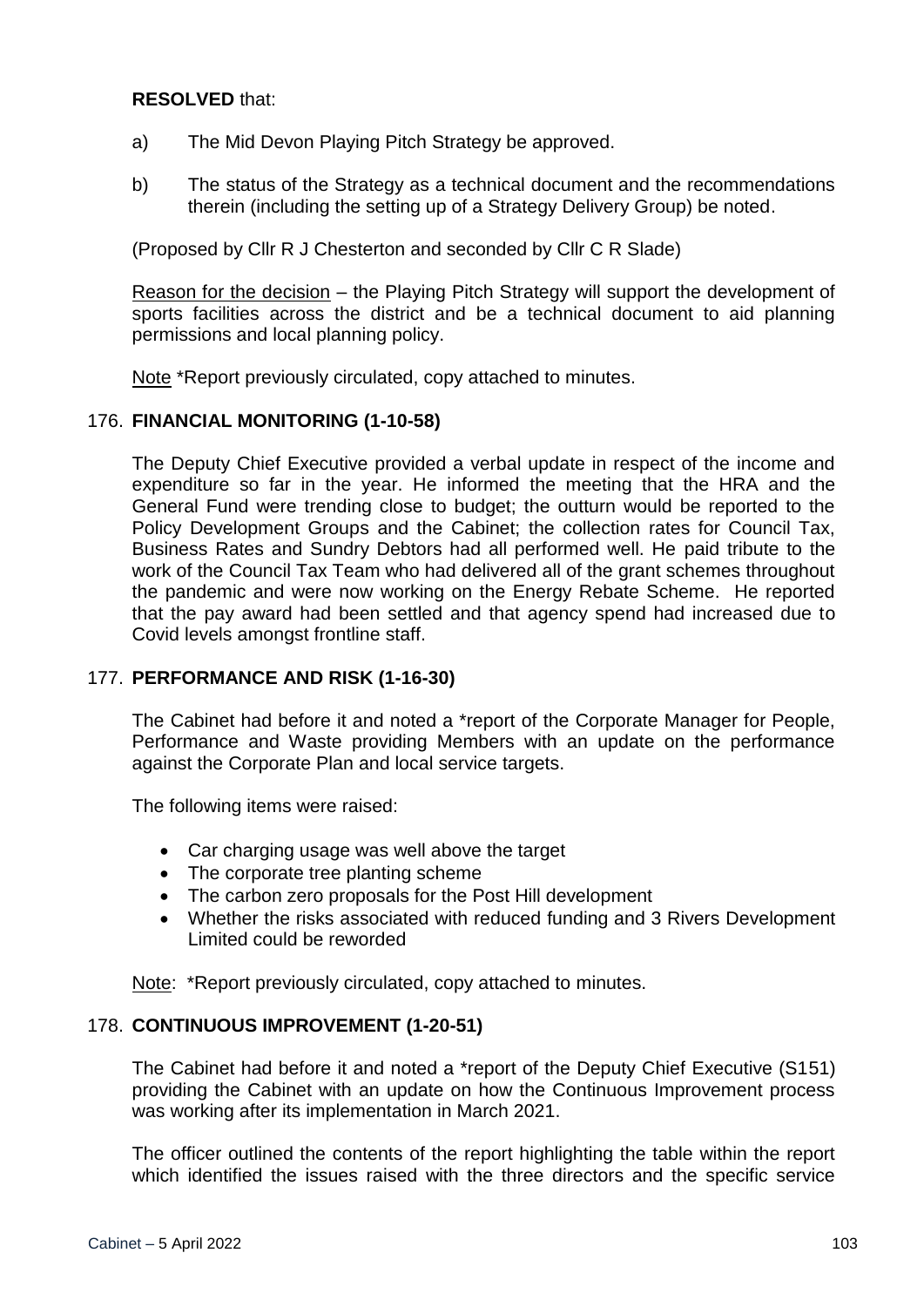changes/improvements in the following services, planning enforcement, car parking income collection, abandoned vehicles, public health and housing.

The Cabinet Member for Continuous Improvement outlined her work and the improvements made to date.

Note: \*Report previously circulated, copy attached to minutes

### 179. **NOTIFICATION OF KEY DECISIONS (1-25-02)**

The Cabinet had before it and noted it's \*rolling plan for May 2022 containing future key decisions.

Note: \*Plan previously circulated, copy attached to minutes.

### 180. **3 RIVERS DEVELOPMENTS LIMITED - PERFORMANCE UPDATE (1-26-36)**

The Cabinet had before it and noted a \*report from the Deputy Chief Executive (S151) providing an update on current project performance and any key risks.

The Cabinet Member for Housing and Property Services informed the meeting of the uplift in the projected income forecast for St Georges Court having taken into consideration increased costs for materials and labour and he reported that the marketing scheme was being progressed.

Note: \*Report previously circulated, copy attached to minutes.

#### 181. **3RDL BUSINESS CASE FOR A NEW SITE AND CONSIDERATION OF CHANGES TO COUNCIL BORROWING ARRANGEMENTS (1-30-35)**

The Cabinet had before it a \*report from the Deputy Chief Executive (S151) reviewing the request for further borrowing to support the business case and to consider the implications of recent changes to Council borrowing arrangements.

The Cabinet Member for Housing and Property Services outlined the contents of the report explaining the change in Government guidance with regard to lending issues for projects outside of the district.

The Deputy Chief Executive (S151) outlined the impact on the Council's borrowing ability (via the PWLB) if it were to lend monies to 3 Rivers Development Limited for projects outside of the district

Consideration was given to:

- The impact of the Prudential Code on 3 Rivers Development Limited
- Whether the pan Devon combined authority would change the impact of the borrowing issues
- The need for an interim Business Plan to be considered

**RESOLVED** that: the Cabinet give its support to the business case, but does not offer to provide finance for this project, or any others outside of the District boundary, based on the recent changes to Government lending.